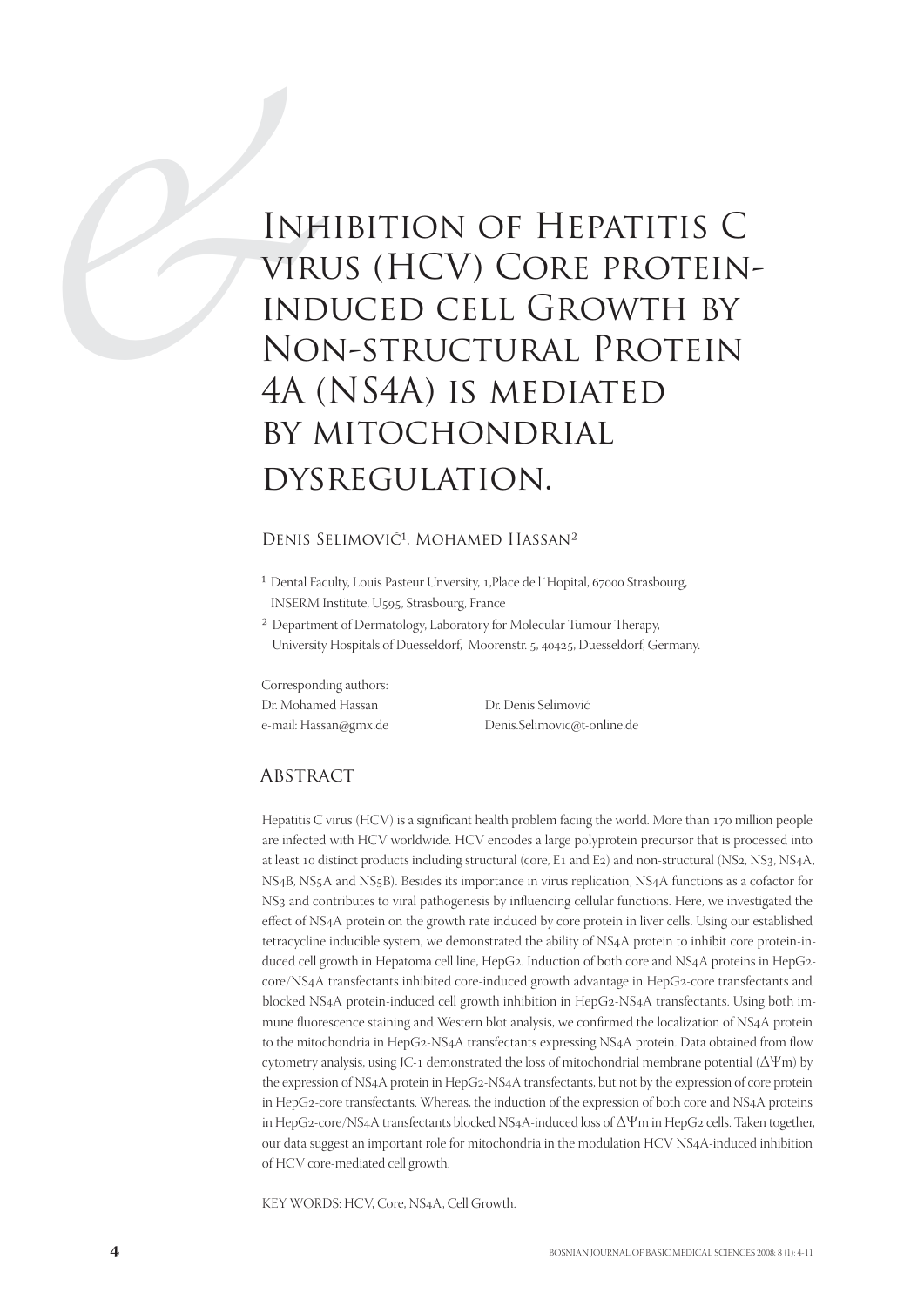# **INTRODUCTION**

Hepatitis  $C$  virus (HCV) is a significant health problem facing the world. More than 170 million people are infected with HCV worldwide (1). HCV infection causes acute hepatitis, which is naturally cleared in 20-30% of patients  $(2)$ . However, in  $70-80\%$  of cases persists causing chronic hepatitis, which mostly leads to a spectrum of diseases including steatosis, fibrosis, cirrhosis and hepatocellular carcinoma. Up to date there is no effective vaccine available for the virus, and the current therapies for many HCV-infected patients show little efficacy (3). HCV genome has a long open reading frame, flanked with  $5'$  and  $3'$  untranslated region, which encodes a polyprotein precursor of about 3,010 to 3,033 amino acids (aa) residues  $(4)$ . This polyprotein is cleaved by both host and viral proteases to generate four structural proteins  $(C, E_1, E_2, and P_7)$  and six non-structural proteins (NS<sub>2</sub>, NS<sub>3</sub>, NS<sub>4</sub>A, NS<sub>4</sub>B, NS<sub>5</sub>A and NS<sub>5</sub>B)(4). Core protein is derived from the first 191 amino acids of the N-terminal of the precursor polyprotein (4). Besides its function as a component of viral nucleocapsids, core protein has been shown to act on transactivation of numerous cellular and viral promotors  $(5-8)$ , many of which are involved in the regulation of cellular proliferation. In addition, core targets a wide spectrum of cellular factors and different signalling pathways  $(9,10)$ . Furthermore, transgenic mice with constitutive expression of core show liver steatosis and eventually develop HCC  $(11)$ . NS<sub>4</sub>A is a 54-residue amphipathic peptide with a hydrophobic N-terminus and a hydrophilic C-terminus  $(12)$ . Its known functions include acting as cofactor for NS<sub>3</sub> protease, possibly by assisting in the membrane localization of NS3 and other viral replicase components, and stimulating phosphorylation of NS<sub>5</sub>A (13). In addition, the NS<sub>4</sub>A has been reported to inhibit cell proliferation  $(14,15)$  and to enhance mitochondria-mediated apoptosis  $(16)$ . In this study, we demonstrated for the first time the ability of NS4A protein to inhibit core protein-induced cell growth by a mechanism including mitochondrial dysregulation.

# Material and Methods

#### **Cell lines**

Human hepatoma cell line HepG2 (ATCC, Rockville, MD, USA). RetroPack<sup>TM</sup> pT67 cells (Clontech Inc). Cells were grown in Dulbecco's modified Eagle's medium (Sigma-Aldrich) supplemented with 10% fetal bovine serum. **Construction of HCV core plasmid**

The construction of the HCV core and HCV NS4A plas-

mids encoding for the complete HCV core- and HCV NSA proteins respectively was performed as described  $(10,14,17)$ . Briefly, the viral RNA was extracted from μl of serum using QIAamp viral RNA extraction kit (Qiagen). The complete HCV cDNA was synthesized with Genscript (Genecraft). The HCV ds cDNA region (nt  $280-8306$ ) was amplified from the complete HCV cDNA by conventional PCR using the following primer pairs: 5'-GAC CGT GCA CCA TGA GCA  $CG-3$  (sense) and  $5$  - CTG CCT ACC GAG CAG  $GCA$   $GCA-3$  (anti-sense). The PCR products were modified to generate blunt ends and then cloned into the EcoR V site of  $pcDNA_{3.1}$  (+) (Invitrogen) to generate pcDNA3.1-HCV. The HCV core protein-encoding region (nt  $280-825$ ) was amplified from the pcDNA3.1-HCV plasmid comprising the complete HCV cDNA of the genotype 4A using the following primer pairs having a start codon (bold) and a Hind III restriction site (underlined): 5'-CCC AAG CTT GGG GAC CGT GCA CCA TGA GCA CG-3` (sense) and 5'-CCC AAG CTT GGG TCG GCG AAG CGG GGA CAG TC-3' (antisense). Whereas, the HCV NSA protein- encoding region (nt  $5244-5406$ ) was amplified from the pcDNA3.1-HCV plasmid comprising the complete HCV cDNA of the genotype A using the following primer pairs having a start codon (bold) and a Cla1 restriction site (underlined): 5'-CCA TCG ATA TGG TGA CAA GTA CGT GGG TCT TG -3 (sense) and 5'-CCA TCG ATC TCC TCC ATT TCG TCC AAC TG  $-3$  (antisense). The cDNA sequences of both HCV core and NS4A proteins were first sequenced and then inserted into the Hind III and ClaI sites of pRevTRE vector, respectively.

#### **Generation of viruses**

The generation of viruses was performed as described  $(10,14,17)$ . Briefly, the packaging cell line RetroPack<sup>TM</sup> pT67 (Clontech) was grown in DMEM with 10% FCS,  $2$  mM L-glutamine (all from Sigma-Aldrich) at  $37^{\circ}$ C and in 5% CO2. The cells were transfected with the appropriate retroviral construct e.g. pRev Tet-Off, pRevTRE-core, or pRevTRE-NSA by nucleafectorTM Kit (Amaxa biosystems). Forty-eight hours post-transfection, the supernatant was collected, filtered through a  $0.45$ - $\mu$ m-syringe filter, and spun at 50.000xg for 1,5h. Pelleted virus was resuspended in a 0,1 or 0,05 the original volume of medium at  $4^{\circ}C$  for 4h.

#### **Infection of target cells**

The development of HepG2- Tet-Off as well as the double stable Tet-off clones (HepG2-Core, HepG2-NS4A, and HepG2-core/NS4A) allowing controlled expression of HCV core under the control of tetracycline was performed as described  $(10, 14, 17)$ . G418 and Hygromycin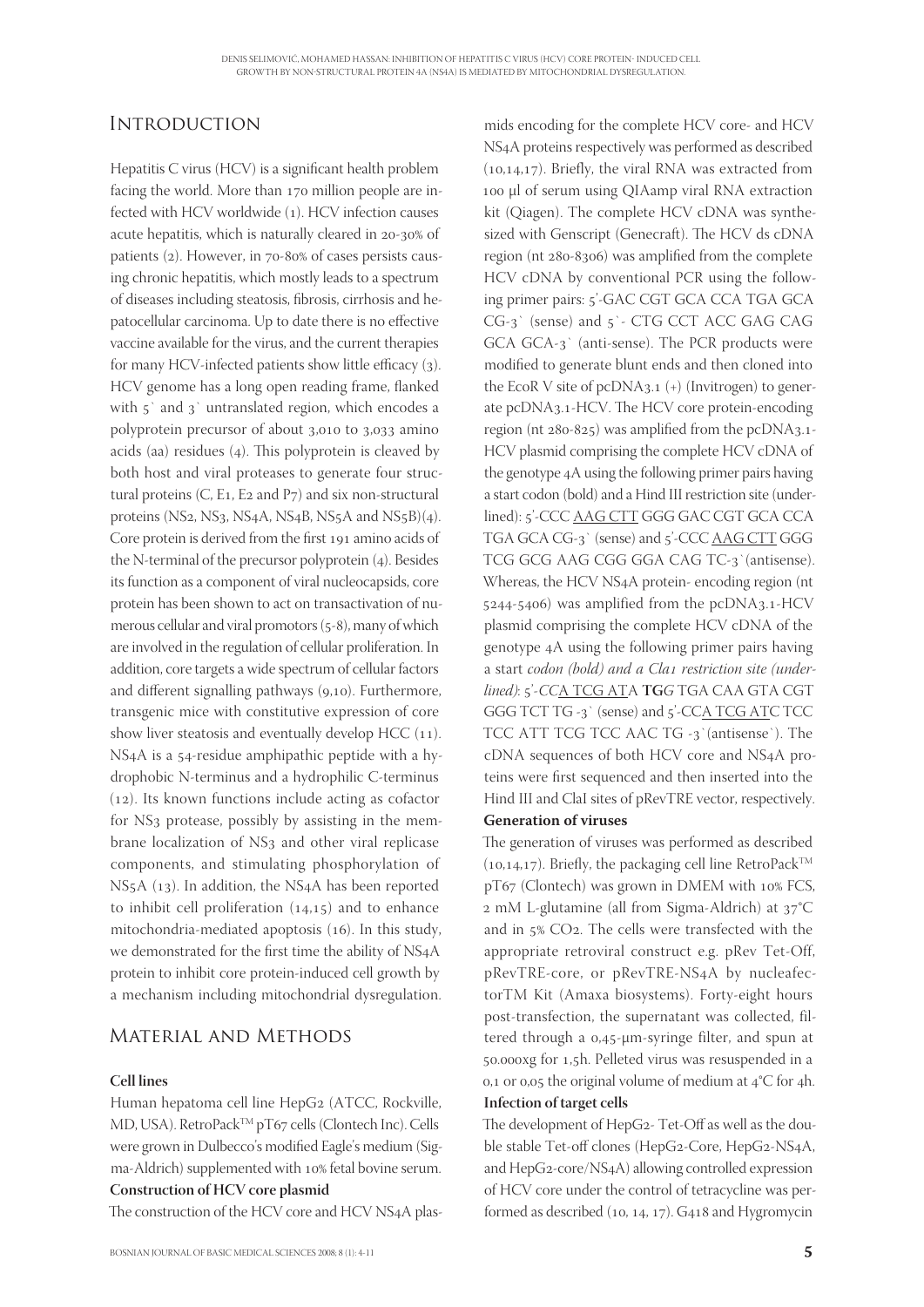resistant clones, termed, HepG-core, HepG-core/NSA and HepG2-NS4A transfectants were screened for expression of HCV core, and NSA proteins by RT-PCR. Positive clones, with high induction efficiency, were expanded and rescreened by RT-PCR and immunoblotting using anti-HCV core or anti-NSA antibodies for the expression of HCV core protein as described  $(10, 14, 17)$ .

#### **Immune fluorescence staining of HCV core transfected cells**

HepG2-core, HepG2-NS4A, and HepG2-core/NS4A transfectants were plated in glass bottom culture dishes (MatTek Corporation, USA) at a density of 1x104 cells and allowed to grow for 24h under normal condition in the presence of tetracycline  $(4\mu g/ml)$ . After the withdrawal of tetracycline for 48h, the cells were subjected to immunofluorescence staining as described (18). Briefly, cells were fixed for 20 min in ice-cold PBS containing 4% formaldehyde. Blocking and all following procedures were performed in PBS supplemented with 4% BSA and 0,05% saponin. Anti- HCV NS4A (Research Diagnostics, Inc) and anti-Tom<sub>20</sub> (SC- $11415$ ; Santa Cruz, USA) antibodies were applied at  $4^{\circ}$ C overnight at the appropriate concentrations. Then, cells were washed three times for 20 min and incubated with the secondary antibody  $(1:500)$ . Finally, samples were washed extensively and mounted in fluorescent mounting medium (Dako Corporation, Carpintera, CA) with or without 10 ng/ml 4', 6-diamidino-2-phenylindole. Pictures were taken on an Axiovert 135 Microscope (Zeiss, Germany) with an Apochromat x63 oil immersion lens using OpenLab software (Improvision, Tübingen, Germany). **Immunoblot**

Immunoblot analysis was performed according to the standard procedures. The following antibodies were used at the indicated dilution: anti-HCV core protein antibody and anti-HCV NSA protein (Research Diagnostic, Inc, USA), 1:1,000; anti-Tom20 (SC-11415), 1:500; anti- actin (SC-1615), 1:5,000 (Santa Cruz Biotechnology, Inc, USA). **MTT assay**

The cell number was determined by MTT assay using cell proliferation kit (Roche, Mannheim, Germany) as described  $(10,14,18,19)$ . HepG2-core, HepG2-NS4A and HepG2-core/NS4A transfectants as  $(xx103/well)$  were plated into a microtiter plate (Nunc) and cultured in medium with (+Tc) or without (-Tc)  $4 \mu g/ml$  tetracycline. The MTT assays were performed at regular time intervals up to 7 days. **Preparation of mitochondria and endoplas-**

#### **matic reticulum (ER) from cultured cells**

HepG2-core, HepG2-NS4A and HepG2-core/NS4A transfectants were allowed to grow in the presence and

in the absence of tetracycline  $(4mg/ml)$ , 48h later, the cells were washed with PBS, and then scraped off with ml of PBS. Collected cells were precipitated by centrifugation at  $600 g$  for  $5 m$ in, and washed with HE buffer (10 mM Hepes-KOH, pH  $7,5$ ; and  $1 \text{ mM}$  EDTA) containing 10% (wt/vol) sucrose. The cells were resuspended in 1 ml of the same buffer containing 20  $\mu$ g/ml 2-macroglobulin, homogenized by five-times aspiration through a  $27$ -gauge needle, and then centrifuged at 600 g for  $5$ min to obtain a post-nuclear supernatant. The supernatant was layered over a discontinuous gradient of and 60% sucrose in HE buffer (3 and 1 ml, respectively). After centrifugation at 100,000 g for  $3 h$ , 0,5-ml aliquots were collected from the top of the tube. 100 µl of each fraction was precipitated with 10% TCA and subjected to SDS-PAGE and immunoblotting using antibodies against Tom<sub>20</sub> (mitochondria) or NS<sub>4</sub>A proteins. **Detection of the loss of mitochondrial mem-**

#### **brane potential (ΔΨm) using JC-**

The measurement of mitochondrial membrane potential was performed as described (18). Briefly, HepG2-core, HepG2-NS4A and HepG2-core/NS4A transfectants were allowed to grow in the presence and in the absence of tetracycline  $(4mg/ml)$ ,  $48h$  later, the cells were trypsinized, counted, and washed twice in ice-cold PBS and resuspended in PBS. The cells were stained with 10 μ $M$  JC-1 for 30 min at room temperature in the dark. The intensities of green fluorescence at 520-530 nm (PMT 2) and of red fluorescence at more than  $550$  nm (PMT 3) of 50.000 individual cells were analyzed by using a flow cytometer. The intensity voltages of the photomultipliers of detector  $2 (PMT 2)$  and detector  $3 (PMT 3)$  were set at  $470$  V. The value of  $\Delta \Psi$ m in response to the test compound was expressed as a ratio of PMT 3 to PMT 2.

# **RESULTS**

## **Tetracycline-regulated expression of HCV core and-NS<sub>4</sub>A** proteins in HepG<sub>2</sub> cells

The expression of both HCV proteins core and NS4A proteins were detected in HepG2-core, HepG2-NS4A and HepG2-core/NS4A transfectants by Western blot analysis after the withdrawal of tetracycline from the culture medium for 48h (Figure 1). The induction expression of HCV core and-NSA proteins was found to be time-dependent, and could be quantitatively regulated by the variation of tetracycline concentration in the culture medium (data not shown).

## **Inhibition of core protein-induced cell growth by NSA protein**

To investigate whether core protein-induced cell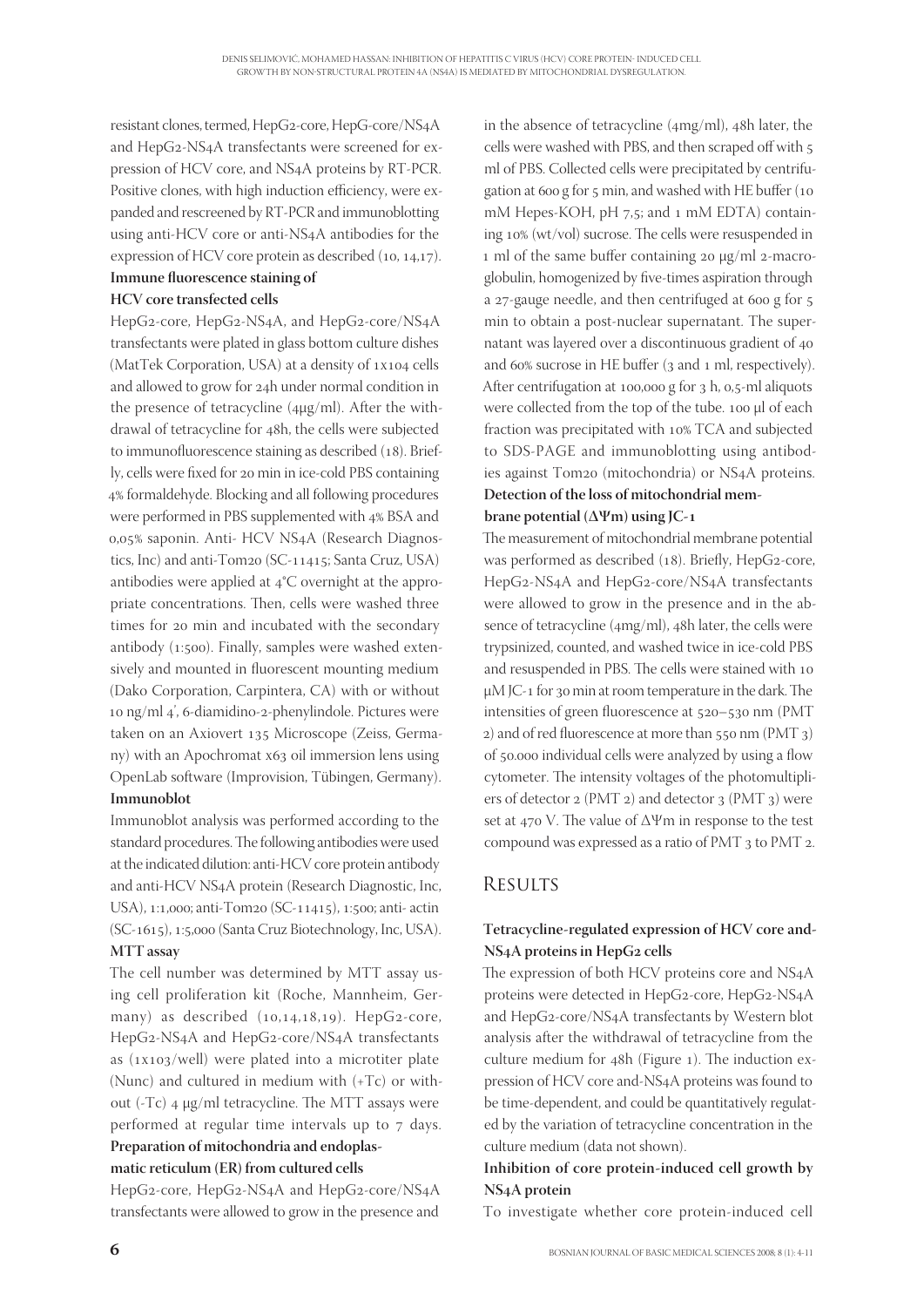DENIS SELIMOVIĆ, MOHAMED HASSAN: INHIBITION OF HEPATITIS C VIRUS (HCV) CORE PROTEIN- INDUCED CELL GROWTH BY NONSTRUCTURAL PROTEIN 4A NS4A IS MEDIATED BY MITOCHONDRIAL DYSREGULATION.



growth should be influenced by the expression of NS4A protein, the transfectants  $HepG_2$ -core,  $HepG_2$ -NS<sub>4</sub>A and HepG2-core/NS4A were allowed to grow in the presence and in the absence of tetracycline (μg/ml) up to 7 days and the cell growth rate was determined using cell viability assay (MTT). Data obtained from MTT assay (Figure 2) confirmed the ability of core protein to induce cell growth advantage in HepG cells, and demonstrated the inhibition of the same cells by the expression of NSA. Interestingly, the expression of both core and NS4A in HepG2-core/NS4A transfectants suppressed core protein-induced growth rate in HepG2-core tranfectants and blocked NS4Ainduced cell growth inhibition of HepG2-NS4A transfectants (Figure 2). Taken together, these data suggest

an important role for NSA protein in the inhibition of core protein-induced growth rate of HepG<sub>2</sub> cells. Subcellular localization of NS<sub>4</sub>A protein to mito**chondria triggers the loss of mitochondrial membrane potential in HepG2 cells** 

To investigate the role of mitochondria in the modulation NS4A-induced cell growth inhibition of HepG2 cells, the HepG2 transfectants HepG2-core, HepG2-NS<sub>4</sub>A and HepG<sub>2</sub>-core/NS<sub>4</sub>A were allowed to grow in the presence and in the absence of tetracycline (μg/ml). Forty eight hours later, the cells were subjected either to immune fluorescence staining, Western blot analysis or to the measurement of mitochondrial membrane potential  $(\Delta \Psi m)$  using JC-1. To confirm the subcellular localization of NS4A protein, the HepG2-NS4A tran-

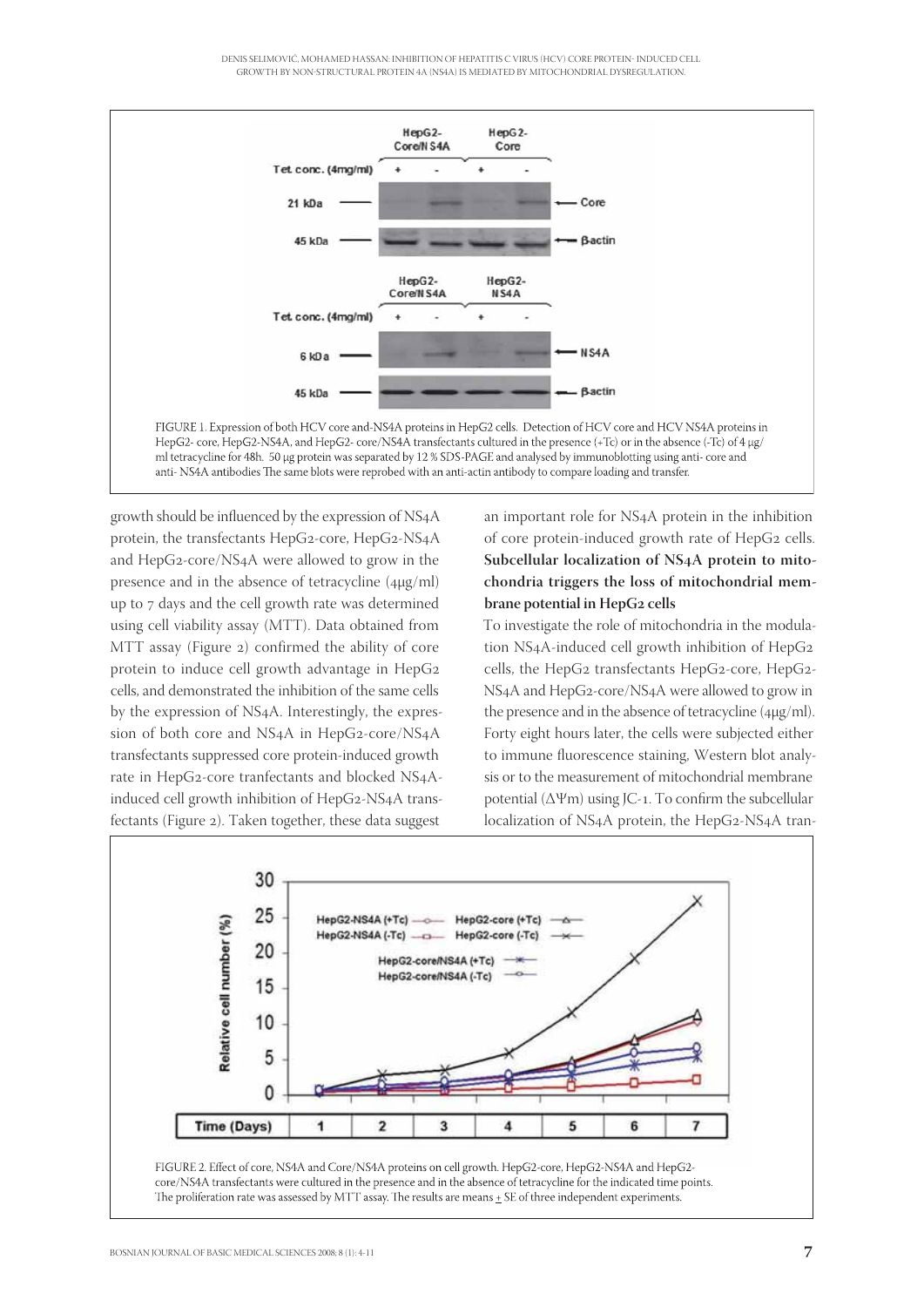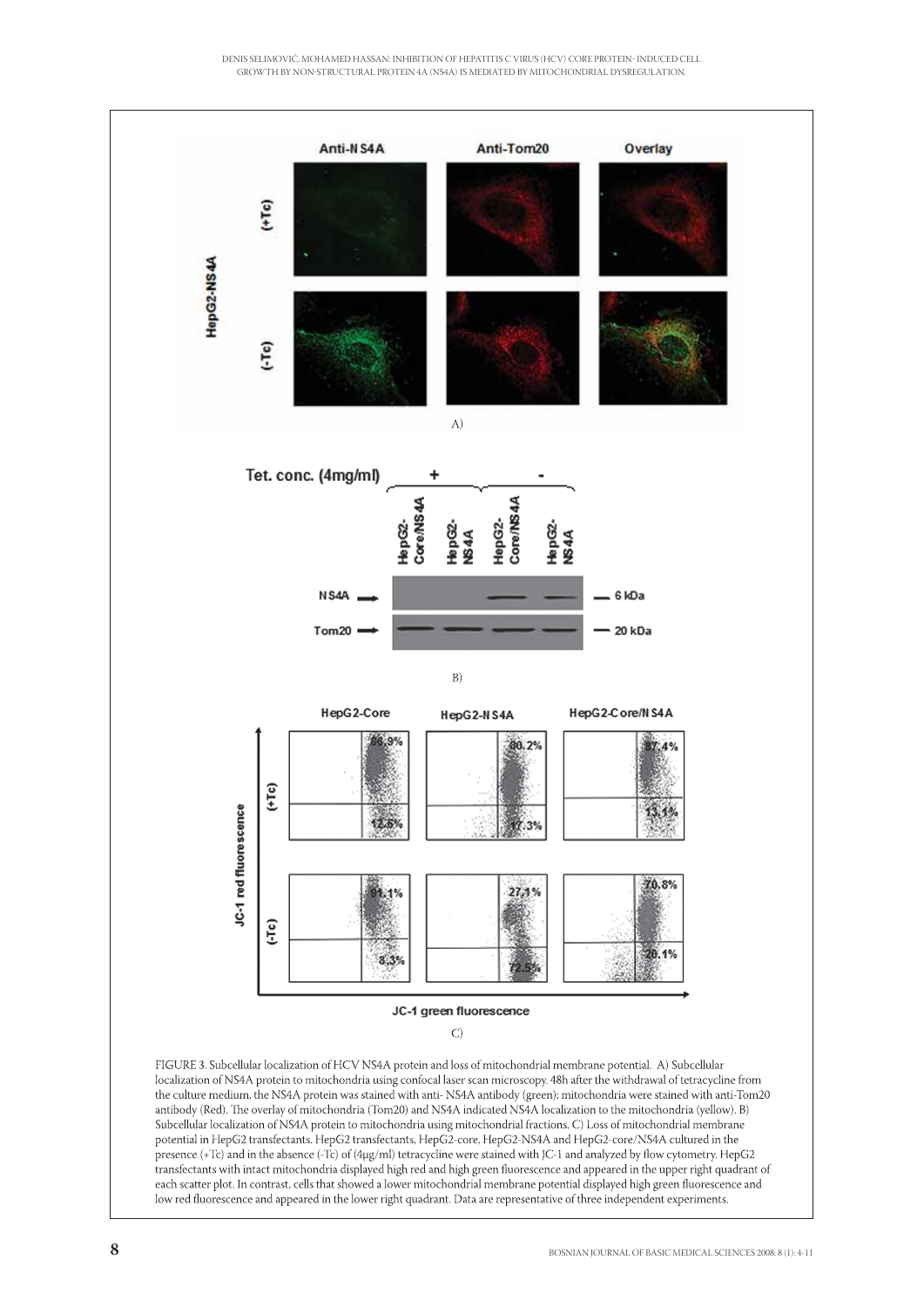sients cultured in the presence and in the absence of tetracycline  $(4\mu\text{g})$  were stained with anti-Tom<sub>20</sub> antibody (mitochondria) and co-stained with anti- NS4A. Data obtained from confocal laser scanning microscopy confirmed the localization of NS4A protein to mitochondria (Figure  $3A$ ). In addition, we confirmed further, the localization of NS4A to the mitochondria by Western blot analysis using mitochondrial fractions prepared from HepG2-NS4A and HepG2-NS4A/core transfectants cultured in the presence  $(+Tc)$  and in the absence  $(-Tc)$ of tetracycline for 48h. Data obtained from Western blot analysis using anti-NS4A or anti-Tom20 antibodies (Figure  $3B$ ) demonstrated the expression of Tom20 in all mitochondrial fractions obtained from either HepG2-NS4A or HepG2-Core/NS4A transfectants cultured in presence and in absence of tetracycline. In contrast, the detection of NS4A protein was noted only in the mitochondrial fractions obtained from either HepG2-NS4A or HepG2-core/NS4A transfectants cultured in the absence of tetracycline. These data confirm the localization of HCV NSA protein to the mitochondria and suggest further an important role for the mitochondria in the modulation of NS4A-induced cell growth inhibition. Based on the subcellular localization of NS4A protein to mitochondria, we hypothesized that NS4A may cause the loss of mitochondrial membrane potential and subsequently lead to mitochondrial dysfunction. The HepG2-core, HepG2-NS4A and HepG2-core/NS4A transfectants were allowed to grow in the presence or in the absence of tetracycline (μg/ml). Forty eight hours later, the cells were subjected to flow cytometry analysis for the measurement of mitochondrial membrane potential  $(\Delta \Psi m)$  using JC-1. Data obtained from flow cytometry analysis (Figure  $3C$ ) demonstrated the loss of mitochondrial membrane potential in response to the expression of NS4A protein in HepG2-NS4A transfectants. In contrast, the induction of both NS4A and core proteins in HepG2-core/NS4A transfectants was found to block NS4A-induced loss of mitochondrial membrane potential in HepG2 cells (Figure 3C). Whereas, in HepG2-core transfectants no alteration was noted in response to the expression of core protein. Taken together, these results suggest an essential role for the mitochondrial pathway in the modulation of NS4A-induced cell growth inhibition of HepG<sub>2</sub> cells and subsequently the inhibition of core protein-induced cell growth.

## Discussion

IIn this study, we demonstrated the ability of NSA protein to inhibit core protein-induced cell

growth in HepG<sub>2</sub> cells and specified the role of mitochondria in the modulation of this event. Many viruses, including HCV, possess viral proteins that either promote or inhibit cell death. Among HCV proteins, core  $(10,20)$ , NS<sub>3</sub>  $(14,21)$  and NS<sub>5</sub>A  $(22,23)$  have been reported to enhance cell growth rate or to possess antiapoptotic functions. Also, there are reports showing that core  $(24-27)$ , E1  $(28,29)$ , NS<sub>3</sub>  $(30)$ , NS<sub>4</sub>A  $(14,31)$ , NS<sub>5</sub>A and NS<sub>5</sub>B  $(32)$  either cell growth inhibition or possess proapoptotic function. NSA is known to localize in the endoplasmatic reticulum (ER)  $(33,34)$  and to accumulate on the mitochondria, and subsequently leads to the loss of mitochondrial membrane potential  $(31)$ . In this study, we confirmed also the localization of NS4A protein to the mitochondria and demonstrated further the loss of mitochondrial membrane potential. However, the loss of mitochondrial membrane potential together with the inhibition of NSA protein-induced growth rate in HepG2-NS4A transfectants suggests an important role for the mitochondria in modulation of NS4A-induced cell growth inhibition of HepG2 cells. Interestingly, the induction of both core and NSA protein expression in HepG2-core/NS4A transfectants was found to block both NSA-induced loss of mitchondrial membrane potential observed in HepG2-NS4A transfectants and cell growth advantage induced by the expression of core protein. Our results showed that NS4A-induced cell growth inhibition and loss of mitochondrial membrane potential were eliminated by the expression of core protein. However, it should be emphasized, that the mitochondrial morphology and intracellular localization were altered by the expression of both core and NS4A proteins in HepG2-core/NS4A transfectants. These results imply the possibility that both core and NS4A proteins, after being transported to mitochondria, exert a significant effect on the function of mitochondria without affecting mitochondrial membrane potential Previously, the detection of core protein on rough ER surrounding the mitochondria was reported in both core protein-transfected liver cell lines and in core proteintransgenic mice  $(35)$  as well as in direct association with mitochondria (36-38). Also, this association has been observed in core protein-transgenic mice  $(37, 39)$  and was linked to both mitochondrial injury and oxidative stress. Our data collectively in agreement with a recent study  $(36)$  demonstrate that core protein localizes to the surfaces of mitochondria via its mitochondrial targeting motif and thereby reduces the binding of NSA to the mitochondria and subsequently blocks NSA-induced mitochondrial damage. On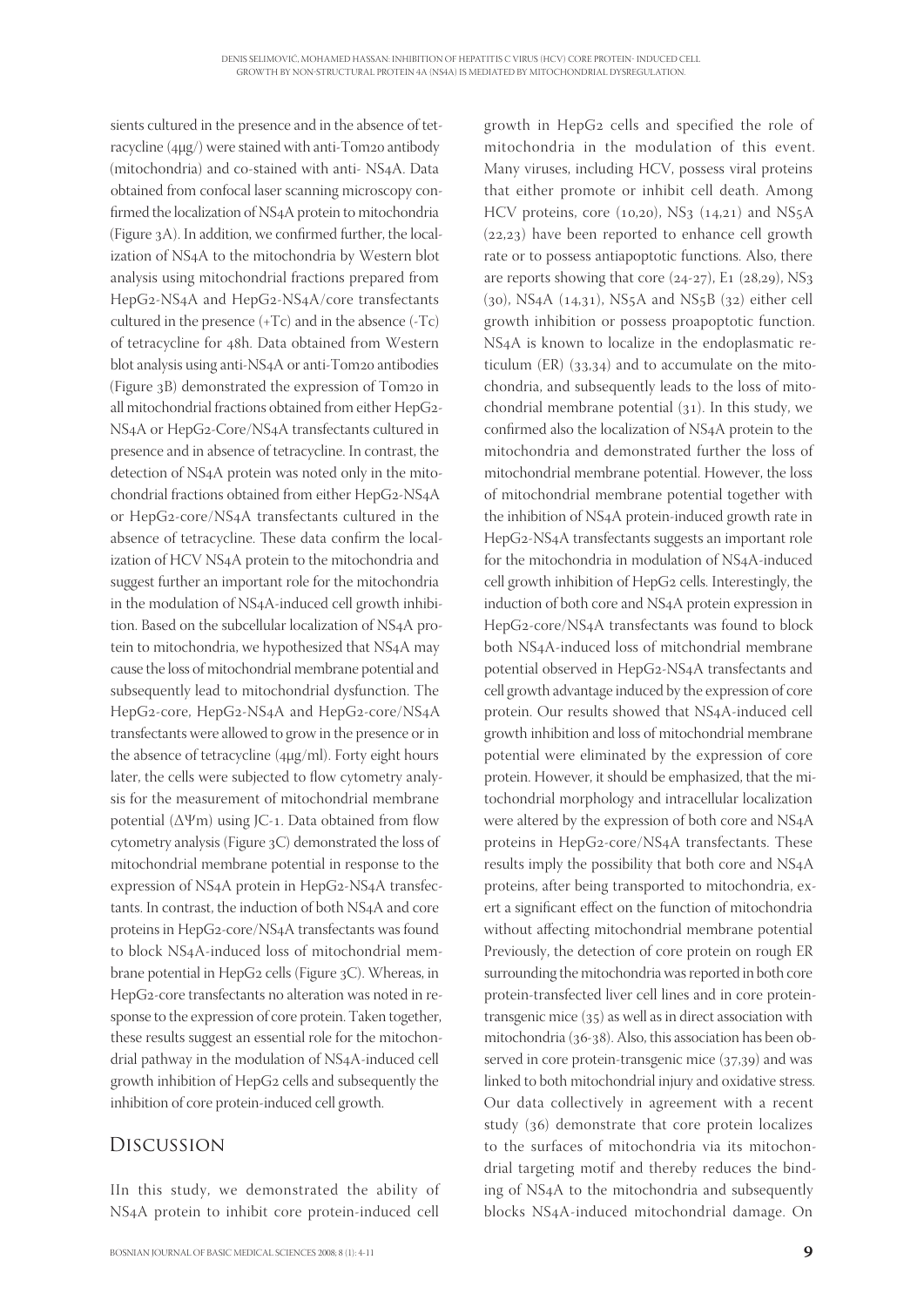the other hand, the accumulation of NS4A protein on the mitochondria leads to the induction of mitochondrial damage that finally influences negatively the cell functions and subsequently inhibit core protein induced cell growth advantage in HepG2 cells.

## Conclusion

In conclusion, our present data imply the possibility that NS4A protein is responsible at least, in part, for the inhibition of Core protein-induced proliferation of hepatocytes in HCV infected patients.

## **REFERENCES**

- () Anonymous. World Health Organization-Hepatitis C: global prevalence. Wkly. Epidemiol. Rec. 1997; 72:341-344.
- () Alberti A., Chemello L., Benvegnù L. Natural history of hepatitis C.J Hepatol. 1999;1:17-24.
- (3) Fried M.W., Shiffman M.L., Reddy K.R., Smith C., Marinos G., Gonçales F.L .Jr., Häussinger D., Diago M., Carosi G., Dhumeaux D., Craxi A., Lin A., Hoffman J., Yu J. Peginterferon alfa-2a plus ribavirin for chronic hepatitis C virus infection. N. Engl. J. Med. 2002; 347: 975-982.
- () Takamizawa A., Mori C., Fuke I., Manabe S., Murakami S., Fujita, J., Onishi, E., Andoh, T., Yoshida, I., and Okayama, H. Structure and organization of the hepatitis C virus genome isolated from human carriers. J. Virol. 1991;65:1105-1113.
- () Ray R.B., Lagging L.M., Meyer K., Steele R., Ray R. Transcriptional regulation of cellular and viral promoters by the hepatitis C virus core protein. Virus Res. 1995; 37: 209-220.
- (6) Ray R.B., Lagging L.M., Meyer K., Ray R. Hepatitis C virus core protein cooperates with ras and transforms primary rat embryo fibroblasts to tumorigenic phenotype. J. Virol. 1996;70: 4438-4443.
- (7) Ray R.B., Steele R., Meyer K., Ray R. Transcriptional repression of p53 promoter by hepatitis C virus core protein. J. Biol. Chem. 1997; 272:10983-10986.
- (8) Srinivas R.V., Ray R.B., Meyer K., Ray, R. Hepatitis C virus core protein inhibits human immunodeficiency virus type 1 replication. Virus Res. 1996; 45: 87-92.
- () Erhardt A., Hassan M., Heintges T., Haussinger D. Hepatitis C virus core protein induces cell proliferation and activates ERK, JNK, and p38 MAP kinases together with the MAP kinase phosphatase MKP-1 in a HepG2 Tet-Off cell line. Virology 2002; 292:  $272 - 284$
- (10) Hassan M., Ghozlan H., Abdel-Kader O. Activation of RB/E2F signaling pathway is required for the modulation of hepatitis C virus core protein-induced cell growth in liver and non-liver cells. Cell Signal. 2004;16:1375-85.
- () Moriya K., Yotsuyanagi H., Shintani Y., Fujie H., Ishibashi K., Matsuura Y., Miyamura T., Koike K. Hepatitis C virus core protein induces hepatic steatosis in transgenic mice. J. Gen. Virol. 1997; 78:1527-1531.
- () Failla C., Tomei L., De Francesco R. Both NS and NSA are required for proteolytic processing of hepatitis C virus nonstructural proteins. J. Virol. 1994;68: 3753-3760.
- (13) Neddermann P., Clementi A., De Francesco R. Hyperphosphorylation of the hepatitis C virus NS5A protein requires an active NS<sub>3</sub> protease, NS<sub>4</sub>A, NS<sub>4</sub>B, and NS<sub>5</sub>A encoded on the same polyprotein. J. Virol. 1999; 73: 9984-9991.
- () Hassan M., Ghozlan H. , Abdel-Kader, O. Activation of c-Jun NH<sub>2</sub>-terminal kinase (JNK) signaling pathway is essential for the modulation of Hepatitis C Virus (HCV) non-structural protein (NS)- mediated cell growth in hepatocyte and non-hepatocyte derived cells. Virology 2005; 333: 324-336.
- () Kato J., Kato N., Yoshida H., Ono-Nita S.K., Shiratori Y., Omata M. Hepatitis C virus NS4A and NS4B proteins suppress translation in vivo. J. Med. Virol. 2002; 66:187-199.
- () Nomura-Takigawa Y., Nagano-Fujii M., Deng L., Kitazawa S., Ishido S., Sada K., Hotta H. Non-structural protein 4A of Hepatitis C virus accumulates on mitochondria and renders the cells prone to undergoing mitochondria-mediated apoptosis. J. Gen. Virol. 2006; 87:1935-1945.
- () Hassan M., Selimovic D., Ghozlan H., Abdel-Kader O. Induction of high-molecular-weight (HMW) tumor necrosis factor (TNF) alpha by hepatitis C virus (HCV) non-structural protein  $3$  (NS $3$ ) in liver cells is AP-1 and NF-kappaB-dependent activation. Cell Signal. 2007;19: 301-311.
- () Selimovic D., Hassan M., Haikel Y., Hengge U.R. Taxol-induced mitochondrial stress in melanoma cells is mediated by activation of c-Jun N-terminal kinase (JNK) and p38 pathways via uncoupling protein 2. Cell. Signal 2007; (In press).
- () Hassan M., Mirmohammadsadegh A., Selimovic D., Nambiar S., Tannapfel A., Hengge U.R. Identification of functional genes during Fas-mediated apoptosis using a randomly fragmented cDNA library.Cell Mol Life Sci. 2005; 62(17):2015-2026.